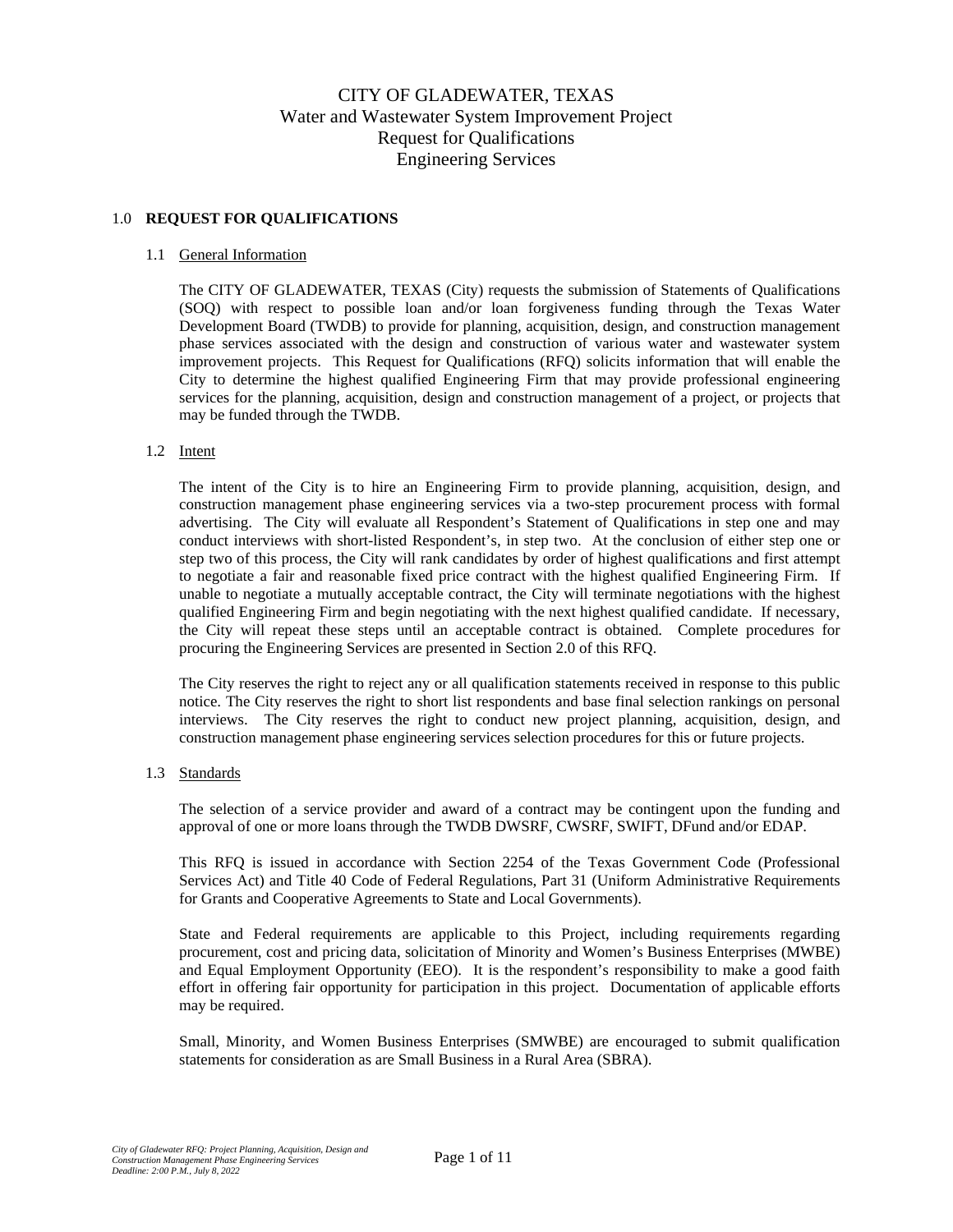# 1.4 Project Schedule and Submittal Deadline

The project planning, acquisition, design and construction management phase services contract is anticipated to be awarded July 21, 2022, and the anticipated completion date is December of 2025. The anticipated overall duration of this service contract is 40 months with a tentative starting date of August 1, 2022. The contract may be extended at the mutual agreement of the parties, or whatever greater period of time allowed by the TWDB during which the contract is in effect.

# **The SOQ Package (see Section 2.2) must be submitted to the City no later than 2:00 P.M. Central Standard Time on July 8, 2022**. See Section 2.3 for mailing or delivery instructions.

# 1.5 Project Description

The proposed various future projects for the period of service may include, at the City's determination and schedule, the following:

- 1.5.1 Planning, acquiring, designing, and constructing improvements, renovations, rehabilitation or replacement of the City's water system, including repairs, rehabilitation and/or improvements to water treatment plant, storage facilities, water lines, and related infrastructure improvements.
- 1.5.2 Planning, acquiring, designing, and constructing improvements, renovations, rehabilitation or replacement of the City's wastewater system, including multiple lift station, sewer lines, the relocation of lift stations and sewer lines, wastewater treatment plant, including sludge handling upgrades, rehabilitation of equalization pond, and electrical and control upgrades thereto, and creation and implementation of an Asset Management Plan.

## 1.6 Public Record

All data and information submitted by the Engineering Firm in response to this RFQ shall become public information, as provided by the Texas Open Records Act, Texas Government Code Sections 552.001 – 552.026. The City does not assume responsibility for asserting legal arguments for confidentiality on behalf of the Engineering Firm.

1.7 Cost of Preparing Statement of Qualifications Package

Costs for preparing the SOQ Package and any subsequent materials or presentations shall be solely the responsibility of the prospective Engineering Firm.

1.8 Scope of Services

The Selected Engineering Firm shall provide timely and professional planning documents, geotechnical investigations, design surveys, construction plans and technical specifications and contract documents, construction staking, operations and maintenance manuals and other specific services as discussed below. It is the intent of this RFQ that a consistent quality of services is provided for all of the Project's components.

The scope of Planning, Acquisition, Design, and Construction Management Phase Engineering Services is expected to include:

- 1.8.1 Attend preliminary conferences with the City, TWDB personnel and other interested parties regarding the Project. Assist the City in the preparation of applications and supporting documents for government grants, loans, or advances in connection with the Project. Assist in the preparation or review of environmental assessments and impact statements; review and evaluation of the effects on the design requirements for the Project of any such statements and documents prepared by others; and assistance in obtaining approvals of authorities having jurisdiction over the anticipated environmental impact of the Project.
- 1.8.2 Prepare a Preliminary Engineering Feasibility report, which shall, as appropriate, contain schematic layouts, sketches and conceptual design criteria with appropriate exhibits to indicate the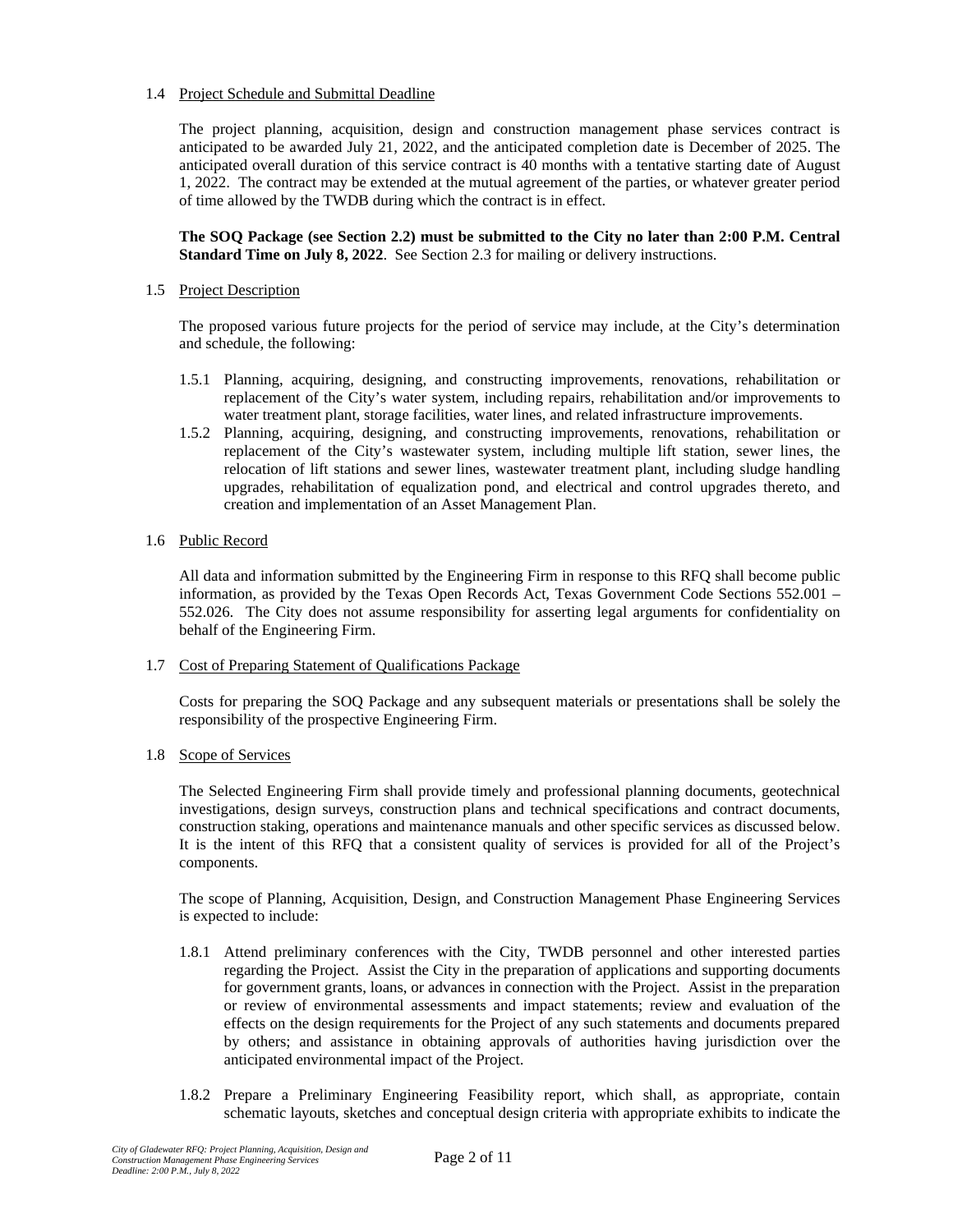agreed-to requirements, considerations involved, and those alternate solutions available to the City, which the Engineer recommends.

- 1.8.3 Determine the necessity for acquisition of any additional real property/easements/right-of-way for the City's potential Project(s) and, if applicable, furnish all necessary information such as name and address of property owners, legal descriptions of parcels to be acquired and map of entire tracts with designation of part to be acquired to the City. Prepare property surveys, detailed descriptions of sites, maps, or drawings as required assist in negotiating for land and easement rights. The Engineer will coordinate preparation of an appraisal by a qualified appraiser to be paid for by the City, of the value of real property needed for the necessary facilities and determine the availability of title, easements, and rights-of-way needed to implement the project. The Engineer will assist the City to obtain all necessary right-of-way and easements on behalf of the City pursuant to federal requirements acceptable to public funding agencies.
- 1.8.4 Furnish and submit, on behalf of the City, the engineering data necessary for applications for routine permits by local, state and federal authorities (as distinguished from detailed applications and supporting documents for government grants-in aid, or for planning advances). The Engineer will also prepare and submit, on behalf of the City, the engineering data and other information as required by the Texas Commission on Environmental Quality (TCEQ) for Texas Pollution Discharge Elimination (TPDES), including discharge permits and Storm Water Pollution Prevention Plans (SWP3) as required.
- 1.8.5 Provide field surveys to collect information required for planning and design and complete related office computations and drafting.
- 1.8.6 Perform geotechnical investigations such as auger borings core borings, soil tests, or other subsurface explorations and laboratory testing and inspecting of samples or materials relevant to design.
- 1.8.7 Prepare detailed construction plans, specifications and contract documents for the construction authorized by the City in accordance with all State and Federal requirements.
- 1.8.8 Prepare estimates for probable construction cost of the authorized construction.
- 1.8.9 Furnish the City with copies of approved contract documents including notices to bidders and proposal forms.
- 1.8.10 Assist the City in the advertisement of the project for Bids.
- 1.8.11 Attend the bid opening and tabulate the bid proposal, analyze the responsiveness of the bidder(s) and make recommendations for awarding contract(s) for construction to the lowest responsive bidder(s).
- 1.8.12 Prepare and coordinate approval of formal Contract Documents and coordinate issuance of Notice to Proceed from the TWDB.
- 1.8.13 Provide field surveys and office computations for construction control staking, including the staking of bench marks and horizontal control references for the contractor to stake out of work.
- 1.8.14 Consult and advise the City during construction; issue all instruction to the contractor requested by the City and prepare and issue routine change orders with the City's approval. Prepare alternate designs or non-routine contract change orders that are necessary due to no fault of the Engineer and upon approval of the City and TWDB.
- 1.8.15 Review samples, catalog data, schedules, shop drawings, laboratory, shop and mill tests of material and equipment and other data which the contractor submits. The Engineer will review and approve for conformance with the design concept, all shop drawings and other submittals as required by the Contract Documents to be furnished by contractors.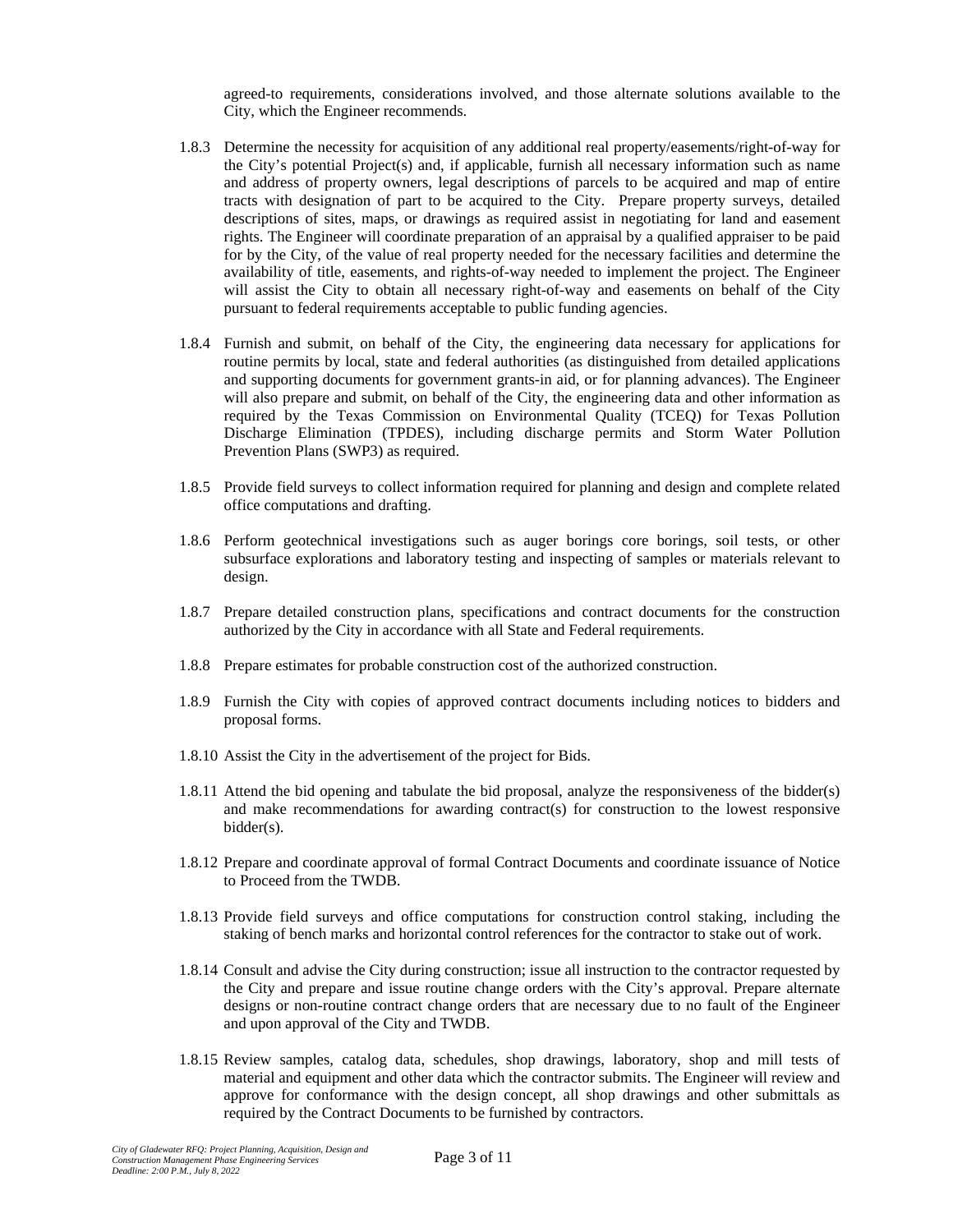- 1.8.16 Obtain and review monthly and final estimates for payments to contractors, and furnish any recommended payments to contractors or suppliers to the City and assemble written guarantees which may be required by the Contract Documents.
- 1.8.17 Attend monthly meetings with the City and TWDB during construction.
- 1.8.18 Prepare an operation and maintenance manual that meets applicable TWDB guidelines for submission to the City before construction of the project is 90% complete.
- 1.8.19 Conduct, in the company of the City, a final inspection of the project for compliance with the Contract Documents and submit recommendations concerning project status of the City's final payment to the contractor. Prior to submission of recommendation for final payment on each contract, the Engineer will submit a certificate of substantial completion of work done under that contract to the City, TWDB and others as required.
- 1.8.20 Revise the Contract Drawings (unless redrawing is required) from as-built drawings submitted by the contractor, to show the work as constructed. The Engineer will provide the City with one set of reproducible records (as-built) drawings and two sets of prints. Such drawings will be based on the resident project inspector's construction data and the construction records provided by the contractor during the construction.
- 1.8.21 Coordinate approval and issuance of Certificate of Completion from TWDB and others as required.
- 1.8.22 Conduct, within one month of its expiration, in the company of the City, a warranty inspection of the project for compliance with the Contract Documents and submit recommendations concerning project warranty issues to the City, TWDB and others as required.
- 1.8.23 The Engineer shall review the first year's operation of the Project and revise the operations and maintenance manual for the Project as necessary to accommodate actual operational requirements and expenses. Eleven months after initiation of the Project's operation, the Engineer shall advise the City in writing whether the Project meets the project performance standards.
- 1.8.24 The Engineer shall assist in training operating personnel and coordinate the preparation of curricula and training materials for operating personnel.

#### **2.0 INSTRUCTIONS AND PROCEDURES**

# 2.1 Prohibition

Do not submit pricing information. If pricing information is submitted, the response to the RFQ will not be considered.

#### 2.2 SOQ Package Preparation

The Qualification Package will include the following four (4) components and shall be numbered as shown:

- 2.2.1 One Page Transmittal Letter. The letter shall provide the names, title, address (physical and mailing) and telephone number of the official contact and shall be numbered if more than one page.
- 2.2.2 Statement Concerning Insurance. Confirmation that the Engineering Firm will provide general liability insurance, worker's compensation and professional liability insurance for the project within 10 calendar days of any Notice of Award.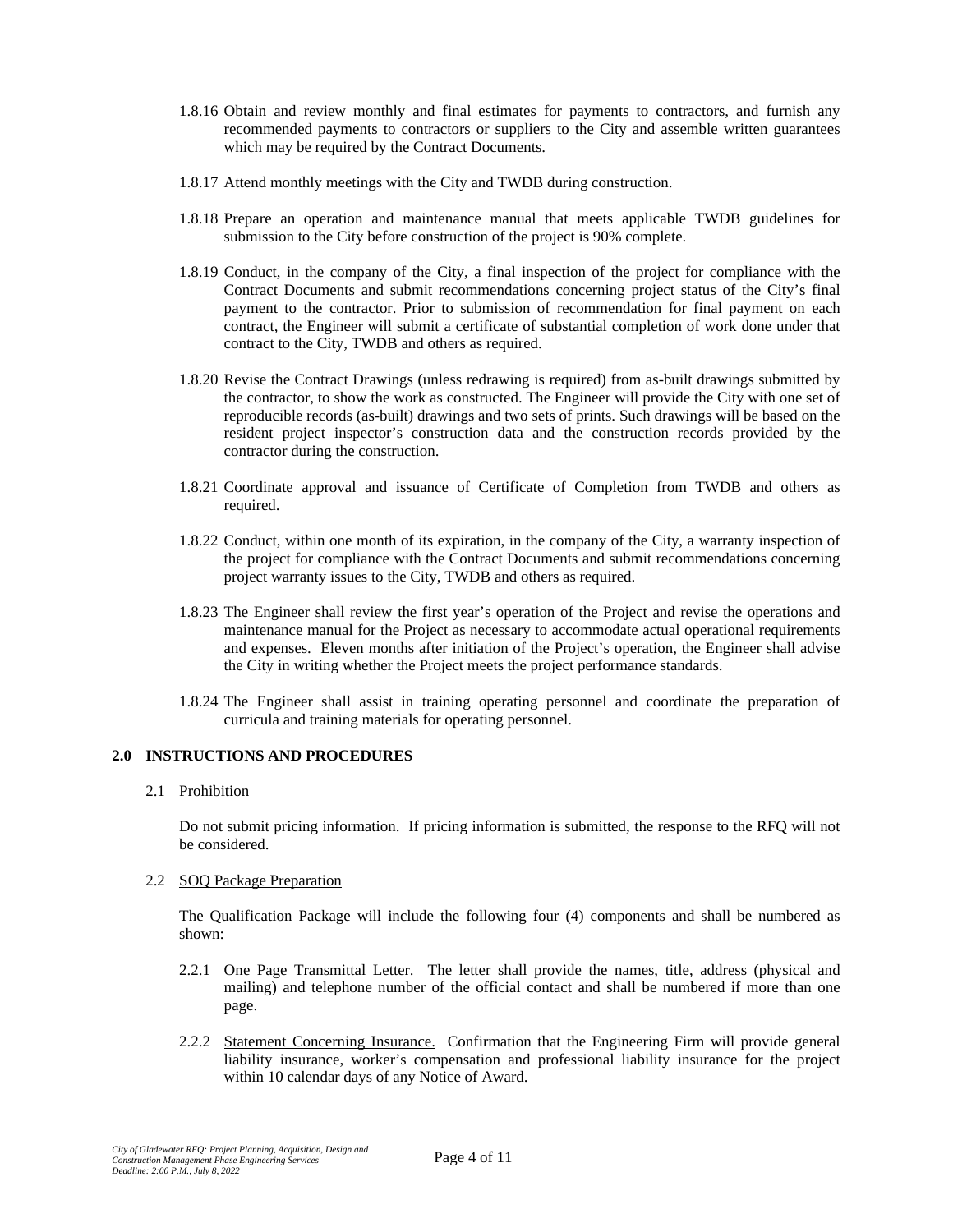- 2.2.3 Statement Concerning Conflict of Interests. Those interests of the Engineering Firm that would impede with or interfere in the carrying out of the duties and responsibilities of the position of Project Design Engineer are deemed conflicting. Utilize the attached Conflict of Interest Statement form.
- 2.2.4 Qualifications Statement. Use the format in Section 3.0, Statement of Qualifications Format. No material shall be incorporated by reference only, nor should brochures, photos, or additional data be submitted. Any such material will not be considered in the evaluation process. The entire Qualification Package shall stand alone and include full responses to all RFQ instructions. The Qualification statement must not exceed 20 pages of 8½" by 11" paper.

Note: If the Engineering Firm is a Joint Venture firm, then documentation of its incorporation may be requested.

## 2.3 Submitting the SOQ Package

The Engineering Firm shall submit one (1) copy of the Statement of Qualifications Package. Packages may be delivered by courier or mail. No faxes will be accepted. The Qualifications Statement Package should be in sealed envelopes which are clearly labeled and addressed as follows:

The RFQ is available from the City of Gladewater upon request or by picking up a copy at the address below during regular business hours**. One (1) copy of the SOQ Package should be submitted no later than 2:00 P.M. (Central Standard Time), July 8, 2022 in a sealed envelope to the following address and clearly labeled accordingly:**

## **CONFIDENTIAL: STATEMENT OF QUALIFICATIONS ENCLOSED ENGINEERING SERVICES ATTENTION: MR. RICKY TOW, CITY MANAGER CITY OF GLADEWATER 519 E BROADWAY AVE GLADEWATER, TEXAS 75647**

Regardless of submission method, the submission deadline for SOQ's is no later than 2:00 P.M., Central Standard Time, Friday, July 8, 2022. The City may not review packages submitted in any other format. Late proposals will not be accepted for review under any circumstances.

#### 2.4 Evaluation Factors and Relative Importance

The following factors, in order of relative importance, will be used in identifying the highest qualified Engineering Firm:

2.4.1 Professional qualifications of the individual(s) (including subcontracted personnel) who will perform the work.

| <b>Criteria</b>                    | <b>Points</b> |
|------------------------------------|---------------|
|                                    |               |
| Experience                         | 50            |
| Capacity to perform                | 30            |
| Familiarity with the City and TWDB | 20            |

# 2.5 Inquiries

If any Engineering Firms have any questions or need any additional information to clarify the intent of this RFQ, submit questions or requests in writing as discussed in Section 2.6. The City will collect these questions and respond to all the RFQ Package holders in writing prior to evaluation.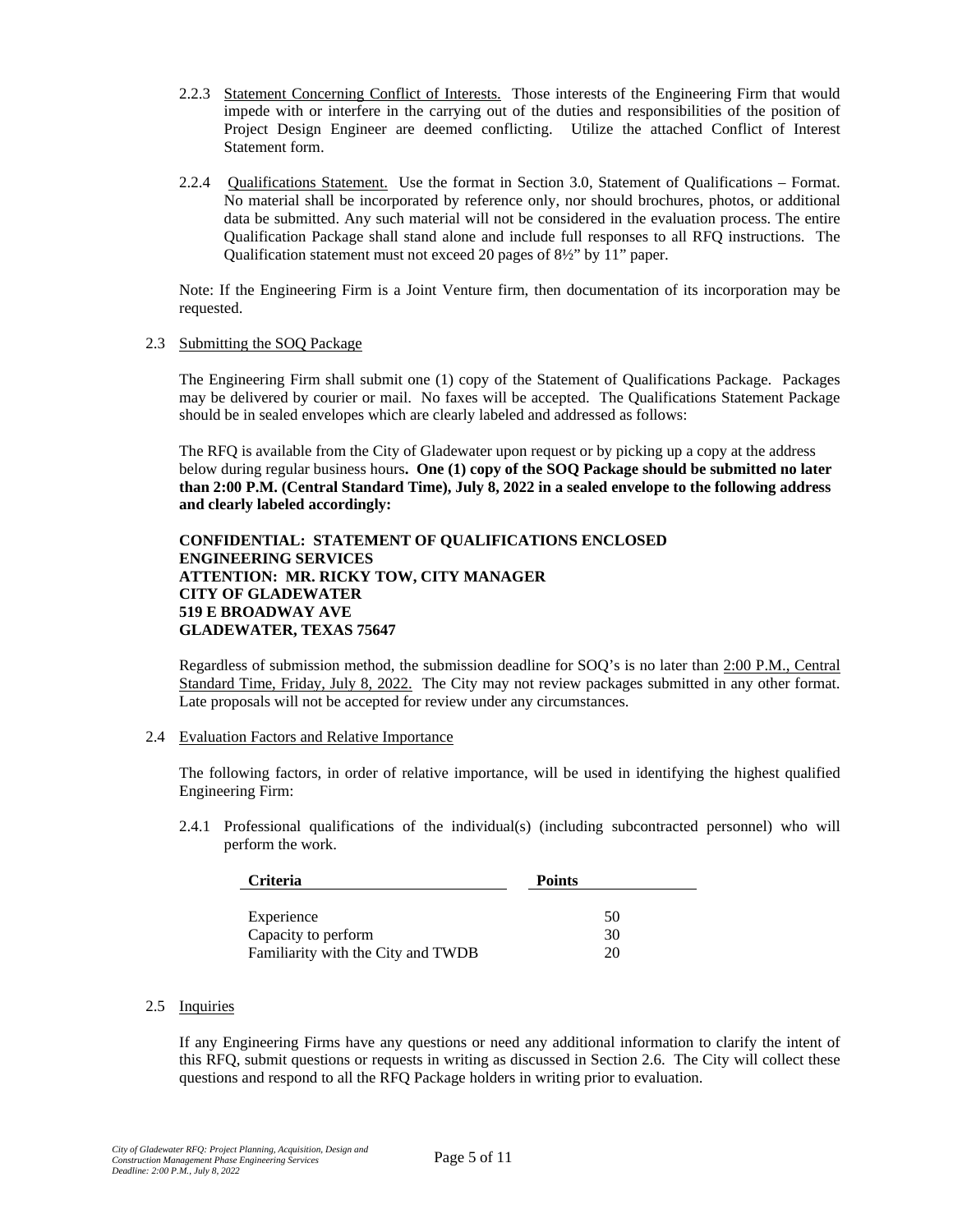Engineering Firms should not attempt to contact any individual from the City other than in the form provided in this Request for Qualifications. Should any Engineering Firms find discrepancies in or omissions from the RFQ, or should the Engineering Firm be in doubt as to their meaning, the Engineering Firm shall notify Mr. Ricky Tow, City Manager, at rtow@cityofgladewater.com or (903) 845-2196. Request for clarifications will be received in writing up to 96 hours of the submittal deadline. Answers to all such requests will be given in writing by the City to all prospective Engineering Firms no later than 48 hours of the submittal deadline. Oral explanations or instructions will not be binding. Written request for clarifications may be sent to same address as shown for final SOQ Package submittal. Clarifications will be sent to all individuals or firms that have received the RFQ.

### 2.6 Evaluation Process

The City may call upon anyone they deem necessary to assist with the evaluation.

The City may obtain information from references.

The City may contact the Engineering Firms for the purpose of obtaining additional information or clarification during the evaluation period.

The City will evaluate each Qualification Package received, in accordance with the factors in Section 2.4, based on the contents of the SOQ package, any subsequent written clarifications required, and reference information obtained. The City will not consider any information or data incorporated by the Engineering Firm by reference or otherwise referenced, except it will consider reference information the City obtains from existing and prior clients of the Engineering Firm.

The City may rank and determine the highest qualified Engineering Firm based solely upon the evaluation of the Statement of Qualifications package, any subsequent written clarifications required, and reference information obtained.

If, based on the review of the Qualifications Packages the City deems it necessary to interview Engineering Firms in order to determine the highest qualified Engineering Firm, the City may identify two or more Engineering Firms to be interviewed using the procedure in Section 2.7.

2.7 Interviews

The City will develop a list of questions to be answered by each Engineering Firm interviewed, and provide additional instructions to be followed. These parties will be allowed one (1) week to prepare for the interviews. The total elapsed time between the City short-list selections and interviews by the City will be approximately two  $(2)$  weeks. The City will rank and determine the highest qualified Engineering Firm upon completion of the interviews.

#### 2.8 Notification of Selection

The City will notify the most qualified Engineering Firm in writing. Upon notification of selection by the City, the Engineering Firm shall submit a detailed cost proposal based on the proposed scope of work. Upon receipt of the proposal, the City and Proposer will attempt to negotiate scope and extent of work to be performed, time for full performance, compensation, and other terms. Final selection of the successful Engineering Firm will be contingent upon approval of the City Council.

#### 2.9 Additional Information

- 2.9.1 This contract is contingent upon release of funds from the Texas Water Development Board (TWDB).
- 2.9.2 Any contract or contracts awarded under this Request for Qualifications (RFQ) are expected to be funded in part by a loan or loan forgiveness from the TWDB. Neither the State of Texas nor any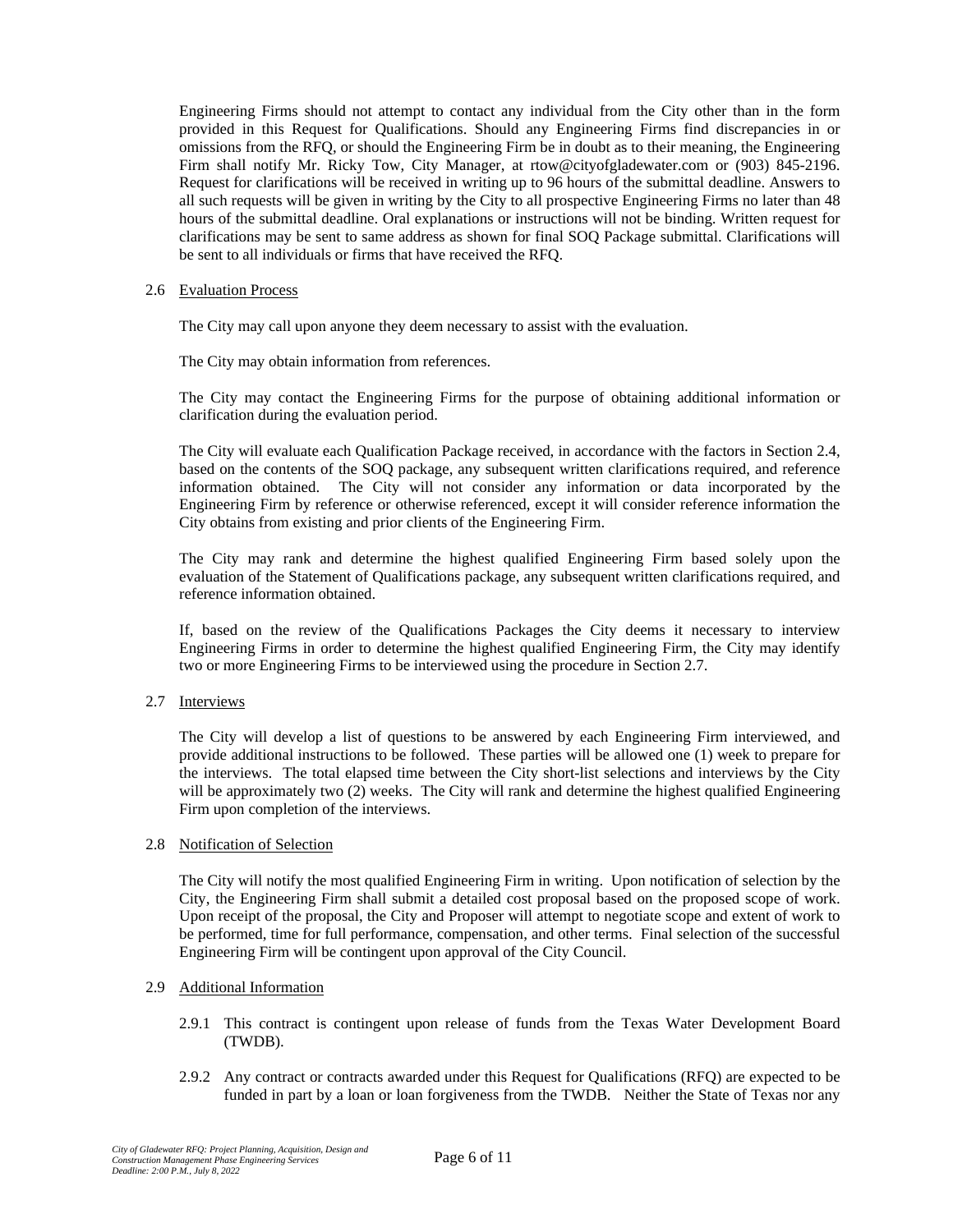of its departments, agencies, or employees are or will be a party to this RFQ or any resulting contract.

2.9.3 This contract is subject to the Environmental Protection Agency's (EPA) "fair share policy", which includes EPA approved "fair share goals" for Minority Business Enterprise (MBE) & Women Business Enterprise (WBE,) firms in the Construction, Supplies, Equipment; and Services procurement categories. EPA's policy requires that applicants and prime contractors make a good faith effort to award a fair share of contracts, subcontracts, and procurements to SMWBE's. Although EPA's policy does not mandate that the fair share goals be achieved, it does require applicants and prime contractors to demonstrate us of the six affirmative steps. The current fair share goals for the State of Texas are as follows:

|                 | MBE    | WBE    |
|-----------------|--------|--------|
| Construction    | 19.44% | 9.17%  |
| Supplies        | 25.34% | 8.82%  |
| Equipment       | 16.28% | 11.45% |
| <b>Services</b> | 20.41% | 13.66% |

- 2.9.4 Equal Opportunity in Employment All qualified Applicants will receive consideration for employment without regard to race, color, religion, sex, age, handicap of national origin. Bidders on this work will be required to comply with the President's Executive Order No. 11246, as amended by Executive Order 11.375, and as supplemented in Department of labor regulations 41 CFR; Part 60. A complete version of TWDB document, "Guidance for Utilization of Small, Minority, and Women-Owned Businesses in Procurement", is available at: [www.twdb.texas.gov/financial/instructions/doc/TWDB-0210.pdf](http://www.twdb.texas.gov/financial/instructions/doc/TWDB-0210.pdf)
- 2.9.5 Small, minority and women-owned firms are encouraged to submit proposals.

### 3.0 STATEMENT OF QUALIFICATIONS- FORMAT

The information in the Engineering Firm's Statement of Qualifications in this Package shall be presented either on these sheets or in the same order and sequence as outlined below.

3.1 Organization

Describe the Engineering Firm's organization in accordance with the format below:

### General

| 3.1.1 Firm Name:                                                                                     |
|------------------------------------------------------------------------------------------------------|
| 3.1.2 Address & Phone Number:                                                                        |
|                                                                                                      |
| 3.1.3 Texas Board of Professional Engineers Firm Registration Number: ______________________________ |
| 3.1.4 Submittal is for: $\Box$ Parent Company $\Box$ Branch Office                                   |
|                                                                                                      |
|                                                                                                      |
| 3.1.7 Type of Ownership:                                                                             |
|                                                                                                      |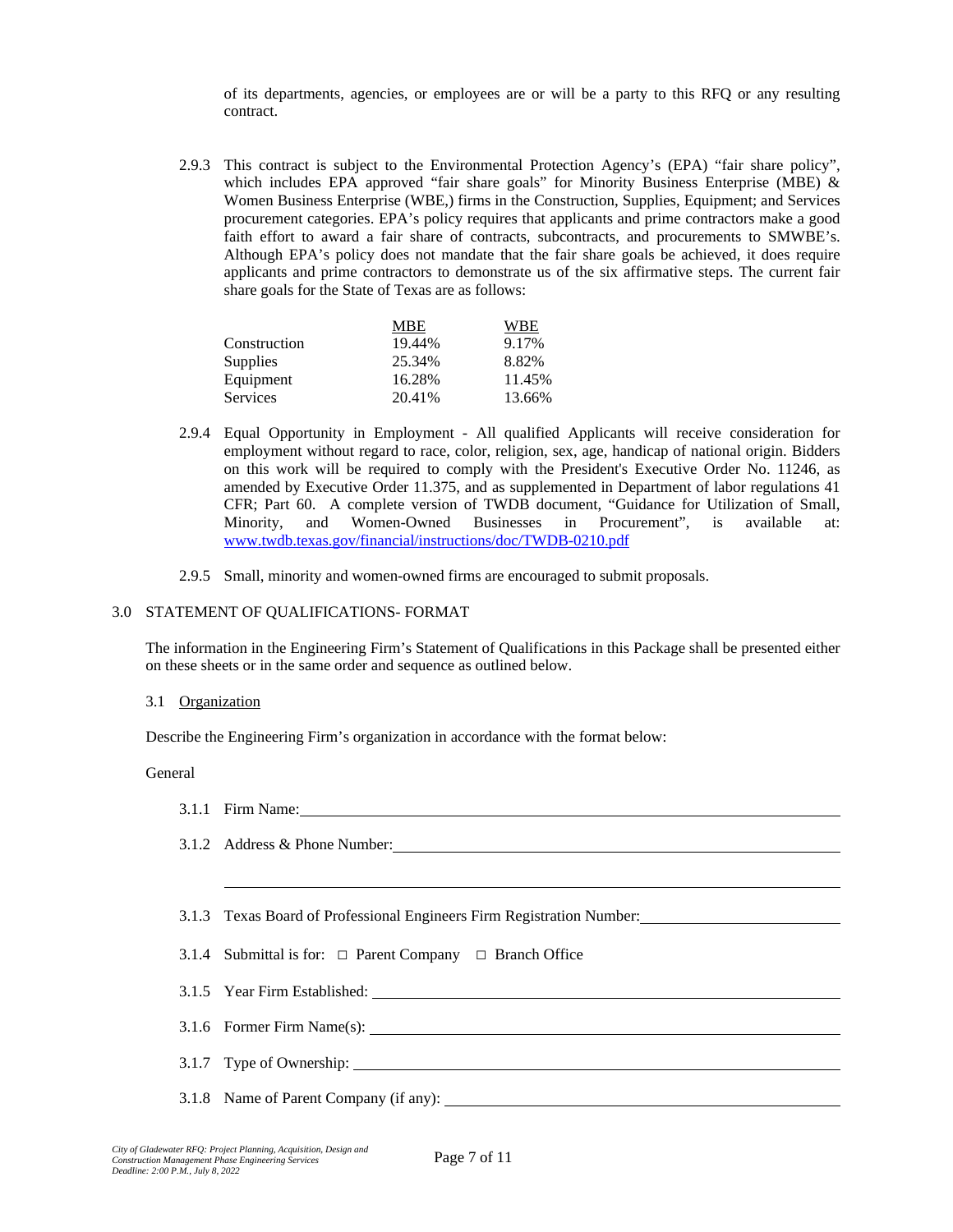3.1.9 Name of Principals and Titles:

| Principal Name: | Title: |
|-----------------|--------|
| Principal Name: | Title: |
| Principal Name: | Title: |
| Principal Name: | Title: |
| Principal Name: | Title: |

3.1.10 Office Locations, Number of Personnel in each Office and Types of Disciplines in each Office. Examples of Disciplines: Administrative, Draft persons, Computer Technicians, Civil Engineers, Construction Managers, Inspectors, Schedulers and other.

| Office Location:                                                                                                                                                                                                                                                                                                                                                                                                                                                 | Employees: 2000 |
|------------------------------------------------------------------------------------------------------------------------------------------------------------------------------------------------------------------------------------------------------------------------------------------------------------------------------------------------------------------------------------------------------------------------------------------------------------------|-----------------|
| Office Location:<br>Disciplines: <u>example and the set of the set of the set of the set of the set of the set of the set of the set of the set of the set of the set of the set of the set of the set of the set of the set of the set of the set o</u>                                                                                                                                                                                                         |                 |
| Office Location:<br>Disciplines: 2000 and 2000 and 2000 and 2000 and 2000 and 2000 and 2000 and 2000 and 2000 and 2000 and 2000 and 2000 and 2000 and 2000 and 2000 and 2000 and 2000 and 2000 and 2000 and 2000 and 2000 and 2000 and 2000 and 20                                                                                                                                                                                                               | Employees: 2000 |
| Office Location:<br>Disciplines: 2000 and 2000 and 2000 and 2000 and 2000 and 2000 and 2000 and 2000 and 2000 and 2000 and 2000 and 2000 and 2000 and 2000 and 2000 and 2000 and 2000 and 2000 and 2000 and 2000 and 2000 and 2000 and 2000 and 20                                                                                                                                                                                                               |                 |
| Office Location: New York Contains a state of the state of the state of the state of the state of the state of the state of the state of the state of the state of the state of the state of the state of the state of the sta<br>Disciplines: Note and the set of the set of the set of the set of the set of the set of the set of the set of the set of the set of the set of the set of the set of the set of the set of the set of the set of the set of th |                 |

- 3.2 Key Personnel/Project Team
	- 3.2.1 The Engineering Firm shall provide a brief profile for key personnel that will be assigned to this project. The information for each member of the Project Team must include the following: Name, Area(s) of Expertise, Years of Experience in that area(s), Professional License(s), including registration number(s), (if applicable), TCEQ Licenses, (if applicable) and experience with State and Federal Agencies (if applicable).
	- 3.2.2 For those team members than maintain a professional license issued by a state agency, indicate their current standing with that agency.
	- 3.2.3 The Engineering Firm shall describe their specific project approach and key elements identified relative to the project description in 1.5 and the tasks shown in 1.8 of the RFQ.
	- 3.2.4 Include an organizational chart showing participants and disciplines for specific portions of assigned work on this project, and lines of authority for all portions of the work.
	- 3.2.5 The Engineering Firm shall provide a list of names, addresses and specialties of outside consultants/associates for this project and prior working relationship. List specific areas of responsibility (including administrative, technical and financial) for each firm.
	- 3.2.6 Identify the level of participation of MWBE team members in percent of total work effort.
- 3.3 Resource Utilization Plan
	- 3.3.1 Labor Resources: The Engineering Firm shall include a brief statement describing how staff will be provided, allocated and balanced during sickness, attrition and periods of increased workloads.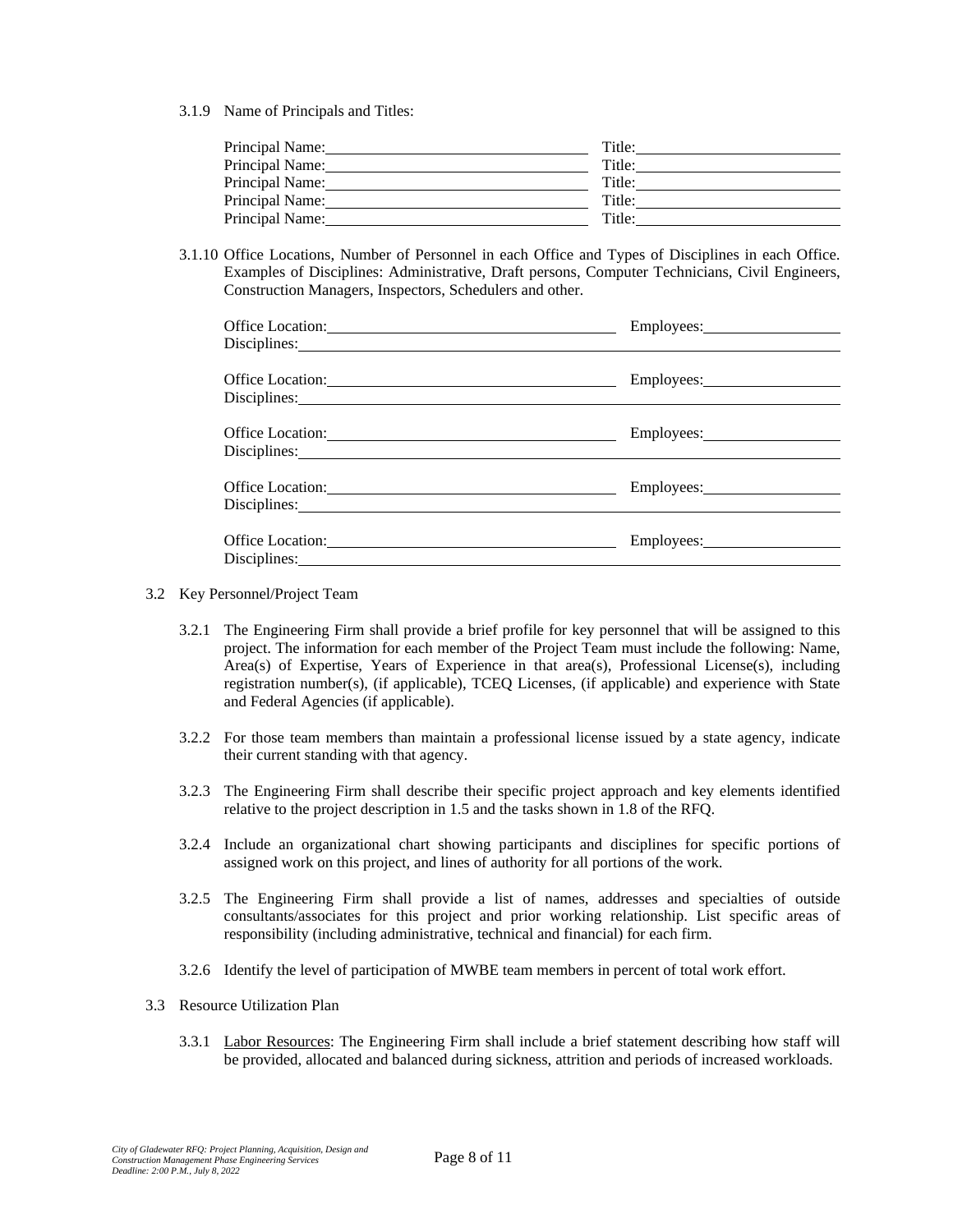3.3.2 Equipment Resources: The Engineering Firm shall list all pieces of office and/or field equipment which is owned, or that it has direct access to, that is pertinent to this project.

| Office Equipment: |  |  |
|-------------------|--|--|
|                   |  |  |
|                   |  |  |
|                   |  |  |
|                   |  |  |
|                   |  |  |
|                   |  |  |
| Field Equipment:  |  |  |
|                   |  |  |
|                   |  |  |
|                   |  |  |
|                   |  |  |
|                   |  |  |
|                   |  |  |

- 3.4 Workload Status
	- 3.4.1 Based on the Engineering Firm's current workload and staffing, indicate the current percentage of capacity at which the Engineering Firm is operating. Indicate the current backlog (if any) of the assignments in months.
	- 3.4.2 Based on current assignments, backlogged assignments and known future assignments not currently in-house, indicate the percentage of capacity that the Engineering Firm will be operating during the time period indicated in the RFQ and the ability to meet the time constraints for completion of the project tasks while completing other prior committed workloads which involve members of the team identified for assignment to this project.
	- 3.4.3 Identify the percentage of time key personnel will devote to this project.
	- 3.4.4 Identify tasks to be completed locally, by an identified associated office or by an identified subcontractor.
- 3.5 Experience

The Engineering Firm shall list examples of the Firm's project management, design and construction management experience. List the most recent 5 years experience (maximum of 10 assignments) Experience must include: Name, Location, contact Person and telephone Number, Date of Engagement for Assignment.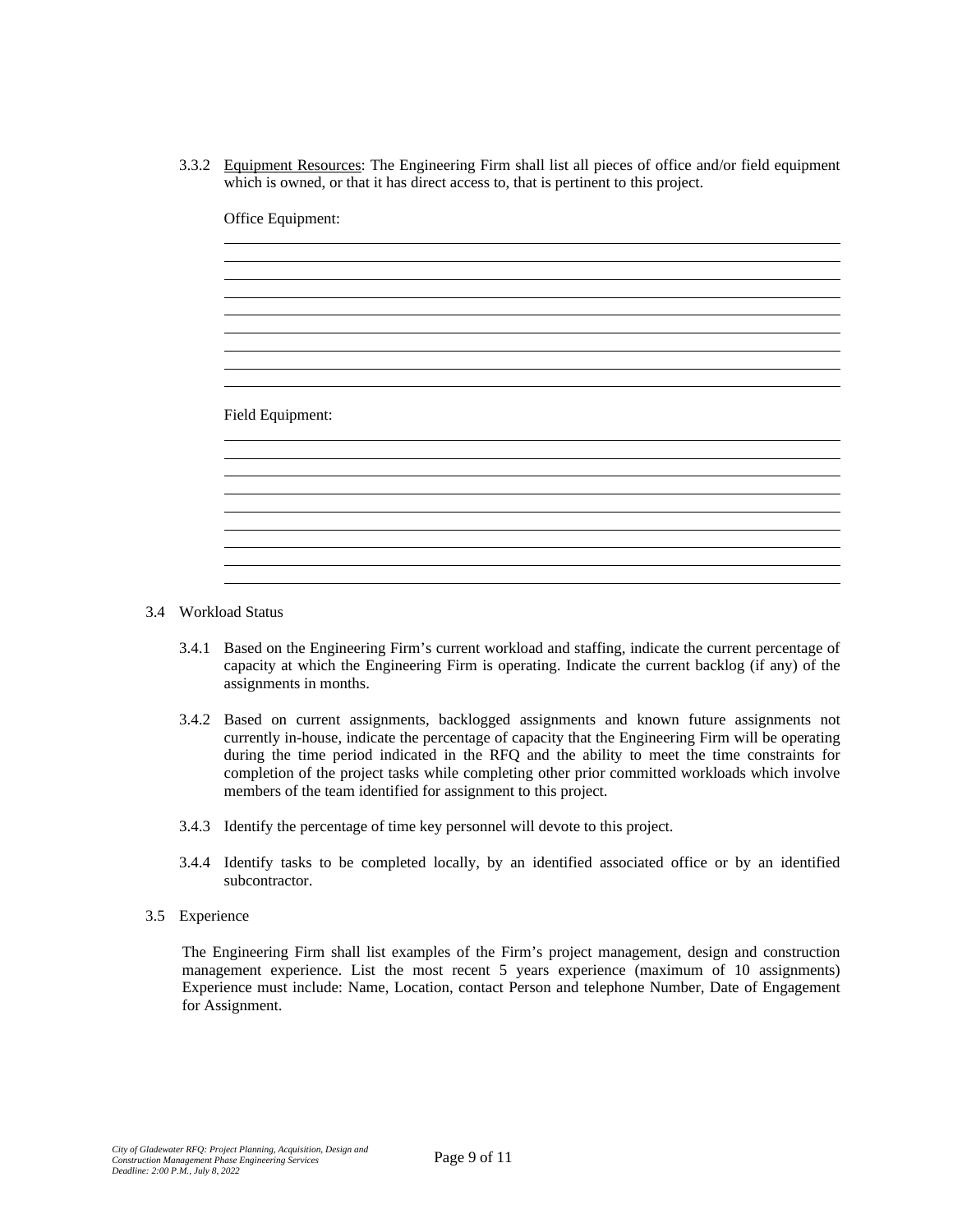#### 3.6 References

The City will contact references. In addition to the contact person(s) listed, the City may discuss the Engineering Firm's work performance with any current or former employee of the reference firm. References must include: Project Name & Location, Engineering Firm's role and responsibility, specific client contacts, list name(s) and phone number(s) of the City(s) representatives, name and phone number of Project Engineer, list name(s) and phone number(s) of Governmental Agency contact and brief description of the projects and Firm's duties.

- 3.7 Claims/Performance/Insurance/Bonding
	- 3.7.1 If the Engineering Firm is currently involved in litigation or arbitration based on its work, briefly describe the nature of the claim.
	- 3.7.2 If the Engineering Firm has ever been terminated from an assignment for non-performance, please briefly explain.
	- 3.7.3 Name of Engineering Firm's General Liability, Workers Compensation and Professional Liability insurance carrier and agent's address and telephone number.
- 3.8 Joint Ventures/Subcontracts

If it is anticipated that this assignment will be executed as a joint venture, and/or of 25% or more of the assignment based on either cost or time is to be subcontracted, provide the company's name of the joint venture partner and/or subcontractor and the proposed work for which it is responsible. Joint venture partners and subcontractors responsible for 25% of the work as indicated above must provide a separate Qualification Package.

3.9 Submittal Shall Be Signed In Accordance With The Following Format:

Submitted By: (must be principal of the Firm)

Signature

Name (typed) Date

Title